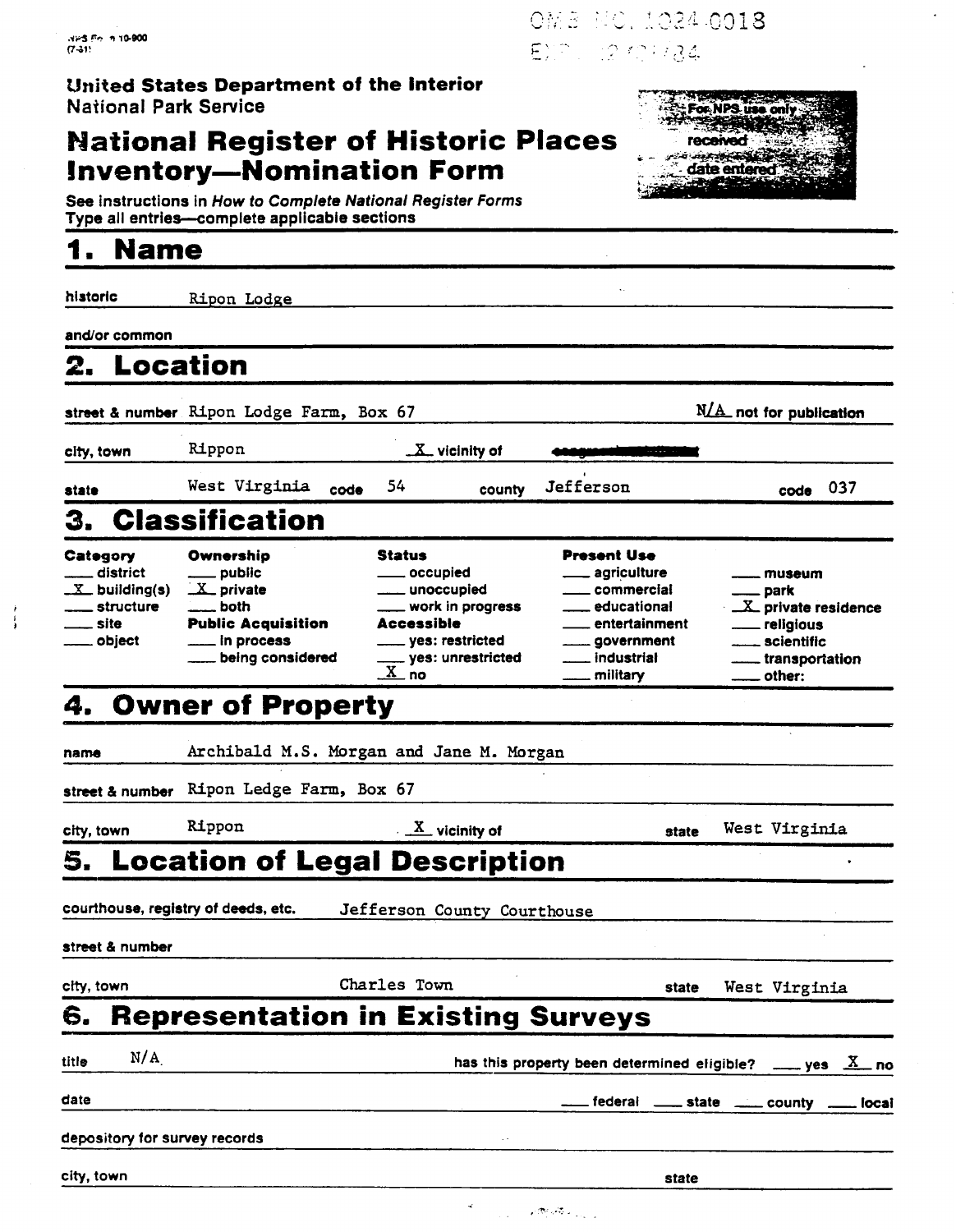# **7. Description example in the Check one**<br> **excellent** - **deteriorated** - **unaltered**  $\frac{X}{x}$  original site **good** - *unins*  $\frac{X}{x}$  altered  $\frac{X}{x}$  altered

**Condition Check one Check one**<br><u>X</u> excellent \_\_\_\_\_\_ deteriorated \_\_\_\_\_ unaltered \_\_\_\_ X original site - **good** - **ruins** X **altered moved date Condition**<br><u>X</u> excellent <u>- deteriorated</u><br>- good - ruins<br>- fair - unexposed

**Dercribm the present and original (it known) physical appearance** 

Ripon Lodge (1833) is a 2-story, T-shaped stone house with a detached 1<sup>1</sup>/<sub>2</sub>-story stone summer kitchen standing approximately 25 feet to the north of the parent building's north elevation. The buildings. are presently connected with a latticed breezeway. To the southeast of the main house within close **walking** distance is a square, pyramid-roofed meat (smoke) house. This well- preserved dependency is constructed of stone in the manner of the residence and is still used for the storage of select hams. The remaining subsidiarg structure of the complex is a 1-story single-room building of board-and-batten construction of Gothic Revival design. It is situated in a pasture several hundred feet to the northeast of the stone house. These buildings comprise the surviving elements of a once larger farm complex. Ripon Lodge is sited at the crest of a hill, and at the terminus of a 1/3-mile-long gravel road which connects with U.S. Route 340 in the vicinity of Rippon, Jefferson County, about five miles southwest of Charles Town. Ripon Lodge commands a scenic hilltop overlooking the Shenandoah Valley, the Shenandoah River and the Blue Ridge Mountains. The rolling farmland of the area covered with top Shenandoah soil is one of eastern West Virginia's most significant scenic areas. The 25acre pasture fronting upon Ripon Lodge and extending to U.S. Route *340* is therefore included as part of the significant siting of this historic property.

Ripon Lodge is a stone house of solid limestone rubble. Coursing features are occasional but the walls are, for the most part, of roughly squared or unsquared pieces set in uncoursed fashion. The interior end chimneys are brick topped; the rear *ell* features a stepped parapet of brick. Roofs are gabled and covered with standing-seam sheet metal.

The entrance facade is dominated by a 1-story Greek Revival-style portico with fluted Doric columns. The flat-roofed portico with its dentiled cornice is the principal architectural ornament of the building. The facade beneath the portico is smooth surfaced which contrasts with the adjacent stone texture and helps to articulate the dominant position of the portico against the facade. It is suggested that the portico is an original design feature. This is perhaps supported by the presence of Greek Revival-style trim (plain and expansive) in the doorway at the end of the entrance hall. The solid rails or concrete wingwalls flanking the front steps are nevertheless of 20th century origin, and may allude to other design features of the portico of this period. The single-pile plan of the house remains and the residence is preserved much as it was built, including the native walnut planking and timbering and pine flooring. Minor 19th-century alterations may have occurred in the house with regard to finishing details. The interior door casing is of the ribbed variety with rose or corner blocks. This contrasts with the earlier style of the plain Greek Revival trim of the doorway at the rear of the entrance hall and mantlepieces of the upper floor. **A** gray marble Gothic-style mantlepiece of the left parlor is probably of later origin reflecting, perhaps, the period fashion of the Gothic board-and-batten outbuilding which was constructed during a later period of the 19th century.

 $\sigma = \sigma$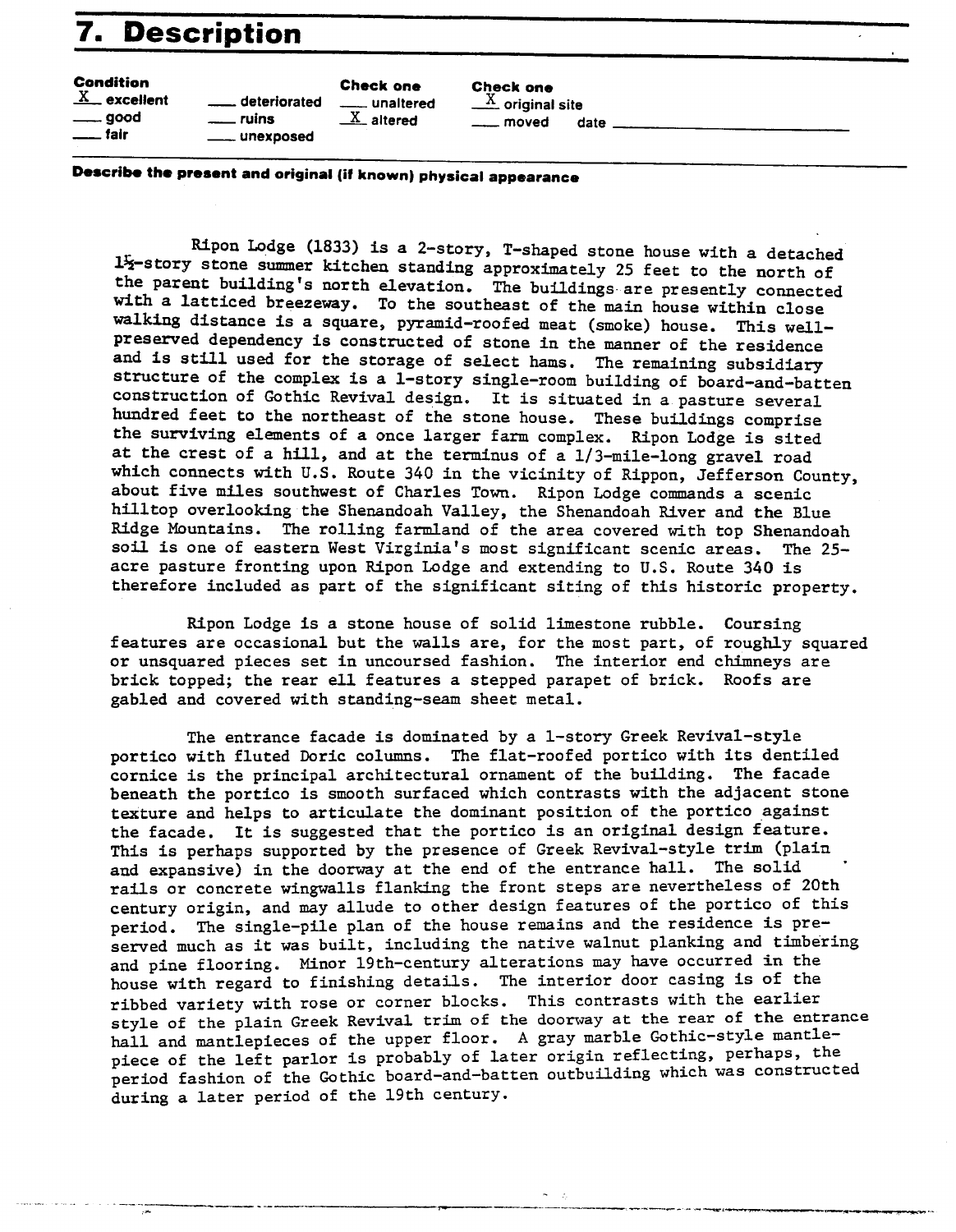**KPS Frim 10-900-a**  $(7 - 1)$ 

**United States Department of the Interior National Park Service** 

**National Register of Historic Places<br>Inventory—Nomination Form<br>Ripon Lodge, Jefferson County, West Virginia** 

**Continuation sheet Let us a continuation sheet** *Page* **Page Page Page Page Page Page Page Page Page Page Page Page Page Page Page Page Page Page Page Page Page Page Page**

 $100.45$ 

OMB NO. 1024-0018  $EXP. 12/31/84$ 

The stairway of the center hall is of special beauty and outstanding **workmanship. A curving rail with slender balusters follows the open stringer in a half-spiral to a mid-landing, where a single flight ascends to the second floor hallway.**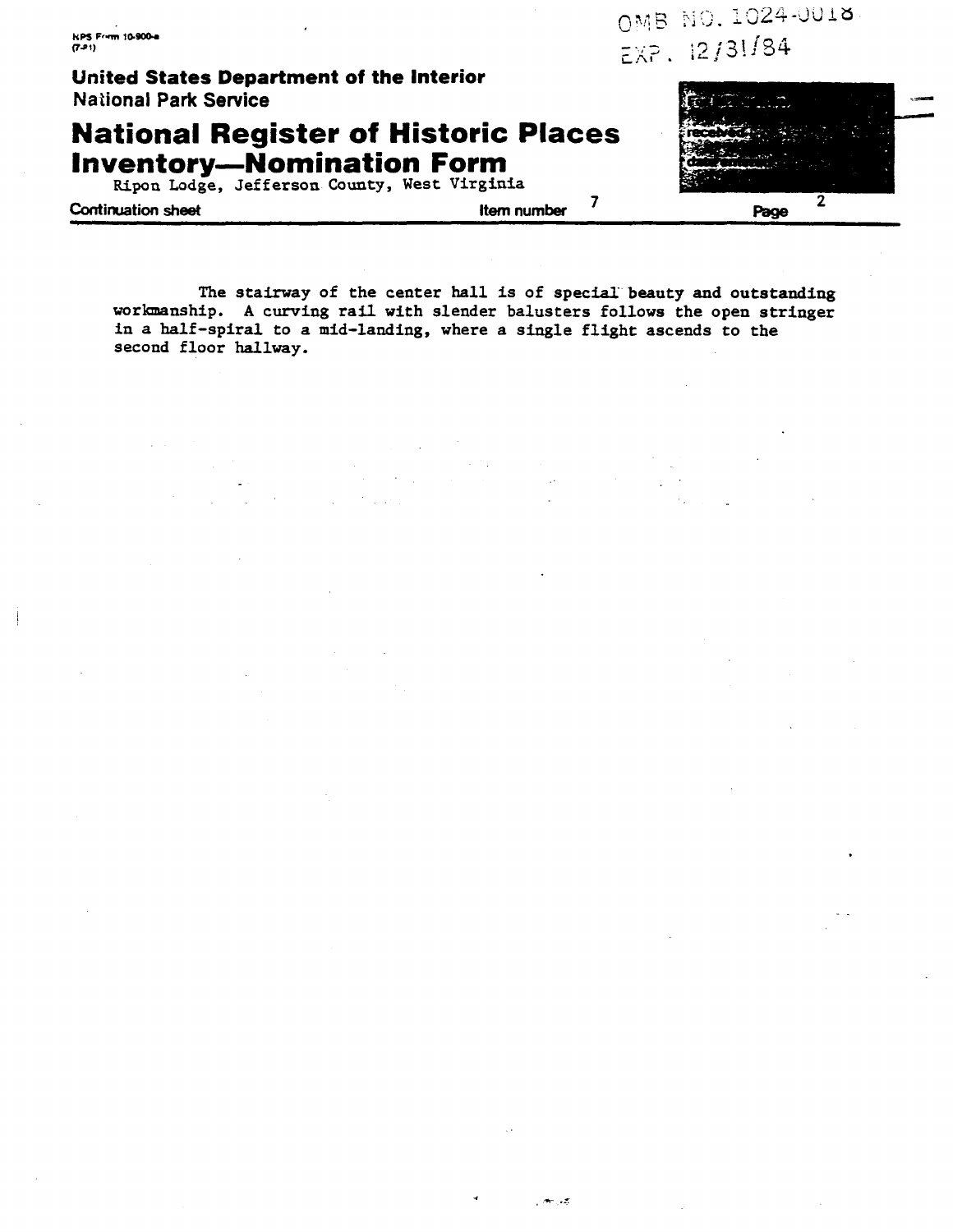| 8.                                                                                                                     | <b>Significance</b>                                                                                                                                                                                                                   |                                                                                                                                                         |                                                                                                                                                      |                                                                                                                                                                                  |
|------------------------------------------------------------------------------------------------------------------------|---------------------------------------------------------------------------------------------------------------------------------------------------------------------------------------------------------------------------------------|---------------------------------------------------------------------------------------------------------------------------------------------------------|------------------------------------------------------------------------------------------------------------------------------------------------------|----------------------------------------------------------------------------------------------------------------------------------------------------------------------------------|
| Period<br>prehistoric<br>$-1400 - 1499$<br>$-1500 - 1599$<br>$-1600 - 1699$<br>__ 1700--1799<br>$X$ 1800-1899<br>1900- | Areas of Significance-Check and justify below<br>archeology-prehistoric __ community planning<br>archeology-historic<br><u>__</u> __ agriculture<br>$X$ architecture<br>$-$ art<br><u>__</u> __ commerce<br><u>___</u> communications | conservation<br>economics<br><u>__</u> education<br><u>__</u> __ engineering<br>___ exploration/settlement ___ philosophy<br>__ industry<br>_ invention | landscape architecture ___ religion<br><u>__</u> __ law<br><u>__</u> _ literature<br><u>_</u> __ military<br><u>_</u> _ music<br>politics/government | <u>___</u> __ science<br><u>__</u> sculpture<br><u>__</u> __ social/<br>humanitarian<br><u>__</u> theater<br>transportation.<br>$\underline{X}$ other (specify)<br>Local History |
| Specific dates                                                                                                         | 1833                                                                                                                                                                                                                                  | <b>Builder/Architect</b>                                                                                                                                | Not known                                                                                                                                            |                                                                                                                                                                                  |

### **Statmont of Significance (in one paragraph)**

t

Ripon Lodge, off U.S. Route 340 near the village of Rippon in southern Jefferson County, West Virginia, is significant as the home of individuals significant to the history of Jefferson County<sup>1</sup>, and as a sig-<br>nificant rural architectural landmark in Jefferson County<sup>2</sup>.

### EXPLANATORY NOTES

1. Ripon Lodge was constructed in 1833 by prominent Jefferson Countain Henry S. Turner on his "Wheatlands" estate, the main house of which was known originally as "Castle Thunder". Henry S. Turner was, in the early 19th century, one of the largest land holders **in** Jefferson County, also owning the historic "Straithmoor" estate. **A** year following the construction of "Ripon Lodge", Henry S. Turner died. He left "Ripon Lodge" to his son William F. Turner. His other son, George W. Turner, inherited "Wheatlands". George **W.** Turner'gained a brief moment of national notoriety when he was killed, as an innocent bystander, during John Brown's famous raid on Harpers Ferry in 1859. William F. Turner of Ripon Lodge was, like his father, a man of means in Jefferson County. He served as one of three Justices of the Peace for Jefferson County from 1836 to 1838, the beginning of his public career. In 1843 he was elected to represent Jefferson County in the Virginia House of Delegates. Re-elected in 1844, he served in both the 1844 and 1845 sessions of the House of Delegates before declining a third term in 1846.

The property passed from the Turner family in 1916 to *Mr.* **L.M.** Long,. a prominent Jefferson Countian. *Mr.* Long, who died in 1944, deeded the property to his daughter Florence Long Allen, in 1940. It was purchased in 1972, after the death of Mrs. Allen, by Archibald M.S. Morgan, son of one of the Eastern Panhandle's oldest families. The Morgan's have carried out extensive restoration work at Ripon Lodge.

The nearby village of Rippon, West Virginia is named for Ripon Lodge, though the second "p" was added in order to avoid confusion with Ripon, Wisconsin.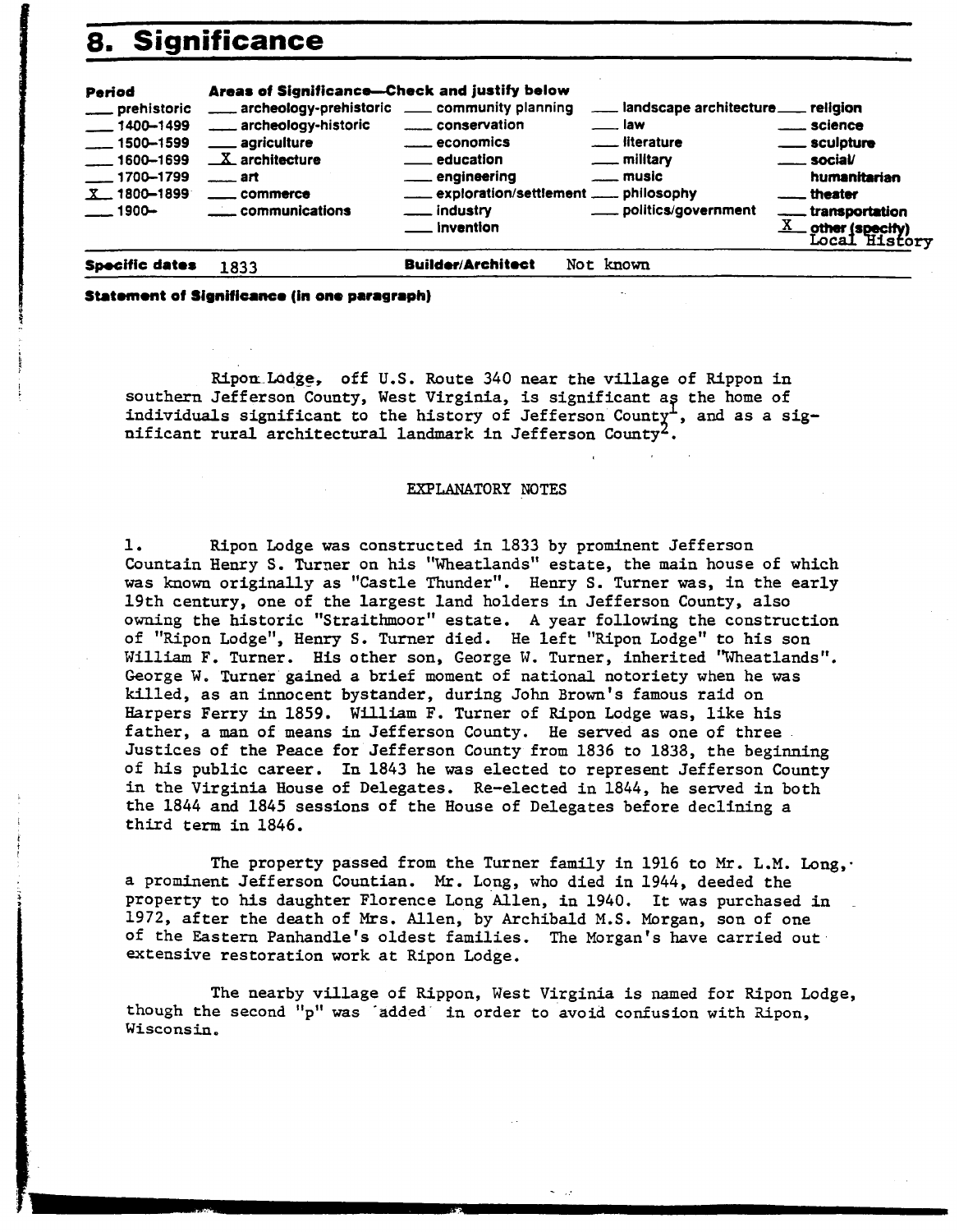| United States Department of the Interior<br><b>Heritage Conservation and Recreation Service</b> | ्रियो अधिक विक्रिक्स पर देखिका विकास करने थे।<br>For HCRS use only a control of          |
|-------------------------------------------------------------------------------------------------|------------------------------------------------------------------------------------------|
| <b>National Register of Historic Places</b><br>Inventory—Nomination Form                        | <b>beviscer</b><br>$\begin{minipage}{.4\linewidth} \textbf{date entered} \end{minipage}$ |
| Ripon Lodge, Jefferson County, West Virginia<br>Continuation sheet<br>ltem number               | A PARTICIPAL AND PROPERTY OF A REAL PROPERTY.<br>Page                                    |

FHR-8-200 (11-73)

┦

**2.** Ripon Lodge is a significant example of stone construction **in**  Jefferson County where 18th and 19th-century builders could eaily acquire building stone from the outcroppings of the rolling landscape. The residence's detached summer kitchen is an especially well-preserved local example of its type and complements, as does a neighboring meat (smoke) house, the rubble masonry of the parent building. The T-shape of the house is also a significant feature which is not commonly evident among farm houses of the county. The fine proportions, plumb walls, and interior finish - including an open string stairway with a half spiral and a single flight - attest to the skills of the local builder and substantial standing of the owners who commissioned the house in the local community. Significantly, the house still commands an unobstructed view of the scenic Shenandoah Valley across an expanse of rolling pastures.

 $\mathcal{P}_\text{max}$  and  $\mathcal{P}_\text{max}$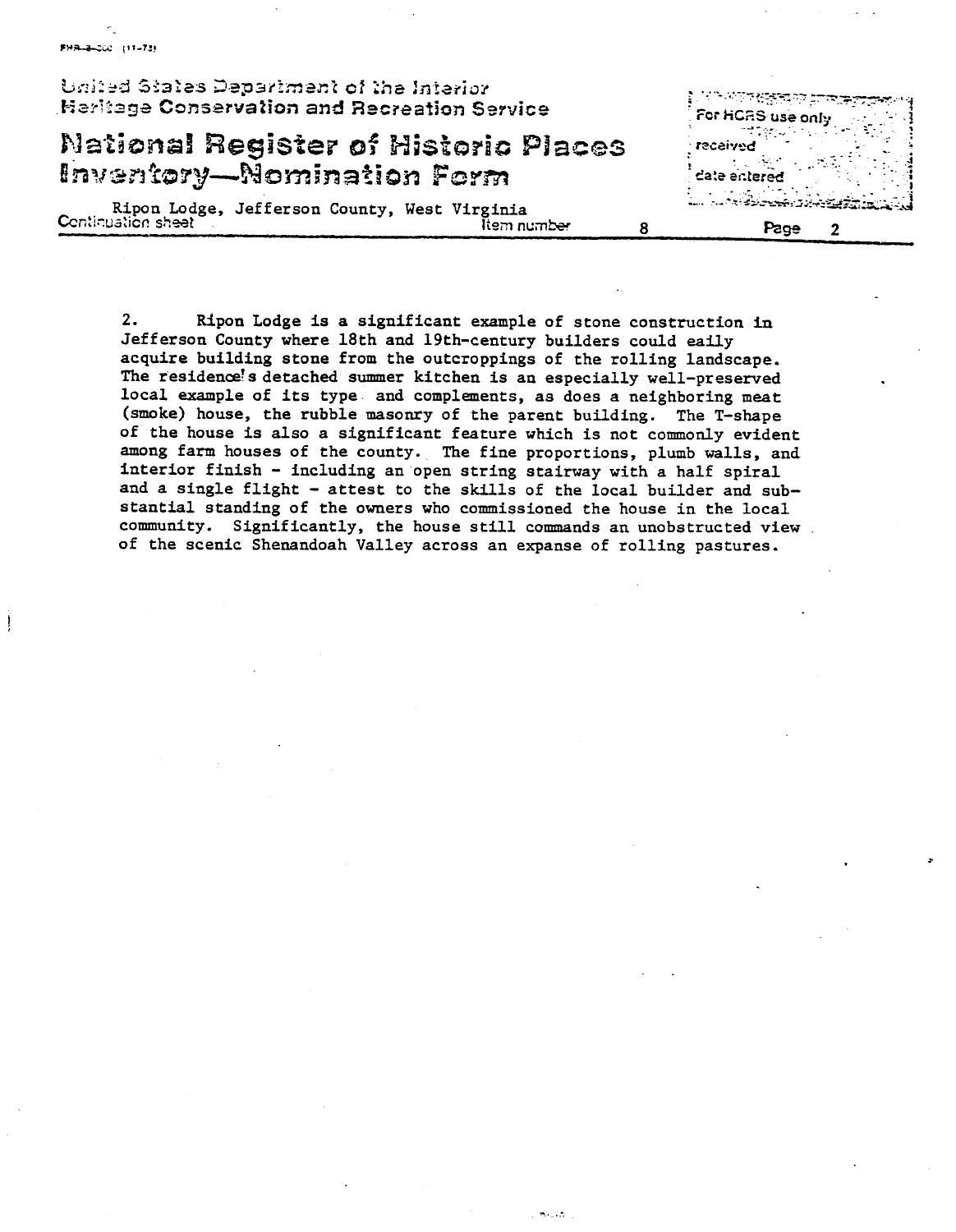# **9. Major Bibliographical References**

|                                                      |                                                       |                                                                                                  |                                                                                    | Bushong, Millard K., Historic Jefferson County, Boyce, Va., Carr Publishing Co., 1972.                                                                                                                                                          |               |
|------------------------------------------------------|-------------------------------------------------------|--------------------------------------------------------------------------------------------------|------------------------------------------------------------------------------------|-------------------------------------------------------------------------------------------------------------------------------------------------------------------------------------------------------------------------------------------------|---------------|
|                                                      |                                                       |                                                                                                  |                                                                                    | Magazine of the Jefferson County Historical Society, Vol., Charles Town, W.Va.,                                                                                                                                                                 |               |
| December 1956.                                       |                                                       |                                                                                                  |                                                                                    |                                                                                                                                                                                                                                                 |               |
| April - May, 1983.                                   |                                                       |                                                                                                  |                                                                                    | Oral Interviews with Mr. Archibald M.S. Morgan, by Rodney Collins and Michael Pauley.                                                                                                                                                           |               |
|                                                      |                                                       | 10. Geographical Data                                                                            |                                                                                    |                                                                                                                                                                                                                                                 |               |
|                                                      |                                                       |                                                                                                  |                                                                                    |                                                                                                                                                                                                                                                 |               |
|                                                      |                                                       | Acreage of nominated property Twenty-seven (27) acres<br>Quadrangie name Berryville, Va. - W.Va. |                                                                                    | Quadrangle scale 1, 24:000                                                                                                                                                                                                                      |               |
| <b>UMT References</b>                                |                                                       |                                                                                                  |                                                                                    |                                                                                                                                                                                                                                                 |               |
|                                                      |                                                       |                                                                                                  |                                                                                    |                                                                                                                                                                                                                                                 |               |
| $A$   $1, 8$<br>Easting<br>Zone                      |                                                       | $249460$ $424342$<br><b>Northing</b>                                                             | Zone                                                                               | $900 \, 4345$ 630<br><b>Easting</b>                                                                                                                                                                                                             |               |
| C 1 8                                                | $\begin{bmatrix} 2 & 4 & 8 & 8 & 4 & 0 \end{bmatrix}$ | 4335440                                                                                          | $D$ $\lfloor$ $B$ $\rfloor$                                                        | $249400$ $135520$                                                                                                                                                                                                                               |               |
|                                                      |                                                       |                                                                                                  | F                                                                                  |                                                                                                                                                                                                                                                 |               |
|                                                      |                                                       |                                                                                                  |                                                                                    |                                                                                                                                                                                                                                                 |               |
|                                                      |                                                       |                                                                                                  | H.                                                                                 |                                                                                                                                                                                                                                                 |               |
|                                                      |                                                       |                                                                                                  |                                                                                    | Verbal boundary description and justification (description) beginning at the intersection of the                                                                                                                                                |               |
|                                                      |                                                       |                                                                                                  |                                                                                    | gravel driveway and U.S. Rt. 340 the line proceeds N.W. along the north edge of the drive-                                                                                                                                                      |               |
|                                                      |                                                       |                                                                                                  |                                                                                    | way and to a point beyond to form a straight line 1800 ft. long, thence S.W. 600 ft. in a                                                                                                                                                       |               |
|                                                      |                                                       |                                                                                                  |                                                                                    | straightline and thence S.E. 1800 ft. to a point of intersection with U.S. Rt. 340.                                                                                                                                                             |               |
|                                                      |                                                       |                                                                                                  | List all states and counties for properties overlapping state or county boundaries |                                                                                                                                                                                                                                                 |               |
| N/A<br>state                                         |                                                       | code                                                                                             | county                                                                             |                                                                                                                                                                                                                                                 | code          |
| state                                                |                                                       | code                                                                                             | county                                                                             |                                                                                                                                                                                                                                                 | code          |
|                                                      |                                                       |                                                                                                  |                                                                                    |                                                                                                                                                                                                                                                 |               |
|                                                      |                                                       | <b>Form Prepared By</b>                                                                          |                                                                                    |                                                                                                                                                                                                                                                 |               |
|                                                      |                                                       |                                                                                                  |                                                                                    |                                                                                                                                                                                                                                                 |               |
|                                                      |                                                       |                                                                                                  |                                                                                    |                                                                                                                                                                                                                                                 |               |
| name/title                                           |                                                       |                                                                                                  |                                                                                    |                                                                                                                                                                                                                                                 |               |
|                                                      |                                                       | Historic Preservation Unit                                                                       |                                                                                    | Rodney S. Collins, Architectural Historian & Michael J. Pauley, Historian                                                                                                                                                                       |               |
| organization                                         |                                                       | W.Va. Dept. of Culture and History                                                               |                                                                                    | June 8, 1983<br>date                                                                                                                                                                                                                            |               |
|                                                      | Cultural Center                                       |                                                                                                  |                                                                                    |                                                                                                                                                                                                                                                 |               |
| street & number Capital Complex                      |                                                       |                                                                                                  |                                                                                    | telephone<br>304/ 348-0240                                                                                                                                                                                                                      |               |
| city or town                                         | Charleston                                            |                                                                                                  |                                                                                    | West Virginia<br>state                                                                                                                                                                                                                          | 25305         |
|                                                      |                                                       |                                                                                                  |                                                                                    | <b>12. State Historic Preservation Officer Certification</b>                                                                                                                                                                                    |               |
|                                                      |                                                       | The evaluated significance of this property within the state is:                                 |                                                                                    |                                                                                                                                                                                                                                                 |               |
|                                                      | national                                              | <sub>——</sub> state                                                                              | $X$ local                                                                          |                                                                                                                                                                                                                                                 |               |
|                                                      |                                                       |                                                                                                  |                                                                                    |                                                                                                                                                                                                                                                 |               |
|                                                      |                                                       |                                                                                                  |                                                                                    | As the designated State Historic Preservation Officer for the National Historic Preservation Act of 1966 (Public Law 89-<br>665), I hereby nominate this property for inclusion in the National Fegister and certify that it has been evaluated |               |
|                                                      |                                                       |                                                                                                  | according to the criteria and procedures set forth by the National Park Sarvies    |                                                                                                                                                                                                                                                 |               |
|                                                      |                                                       |                                                                                                  |                                                                                    |                                                                                                                                                                                                                                                 |               |
| <b>State Historic Preservation Officer signature</b> |                                                       |                                                                                                  |                                                                                    |                                                                                                                                                                                                                                                 |               |
|                                                      |                                                       | title State Historic Preservation Officer                                                        |                                                                                    | date                                                                                                                                                                                                                                            | July 10, 1983 |
| For NPS use only                                     |                                                       |                                                                                                  |                                                                                    |                                                                                                                                                                                                                                                 |               |
|                                                      |                                                       |                                                                                                  | I hereby certify that this property is included in the National Register           |                                                                                                                                                                                                                                                 |               |
|                                                      |                                                       |                                                                                                  |                                                                                    | date                                                                                                                                                                                                                                            |               |
| Keeper of the National Register                      |                                                       |                                                                                                  |                                                                                    |                                                                                                                                                                                                                                                 |               |
| sm Raaki om                                          |                                                       |                                                                                                  |                                                                                    |                                                                                                                                                                                                                                                 |               |
| Attest:<br>Chief of Registration                     |                                                       | $\mathcal{L}_{\text{QCD}} \simeq \mathcal{N}$                                                    |                                                                                    | ⊕date ⊹.                                                                                                                                                                                                                                        |               |

.-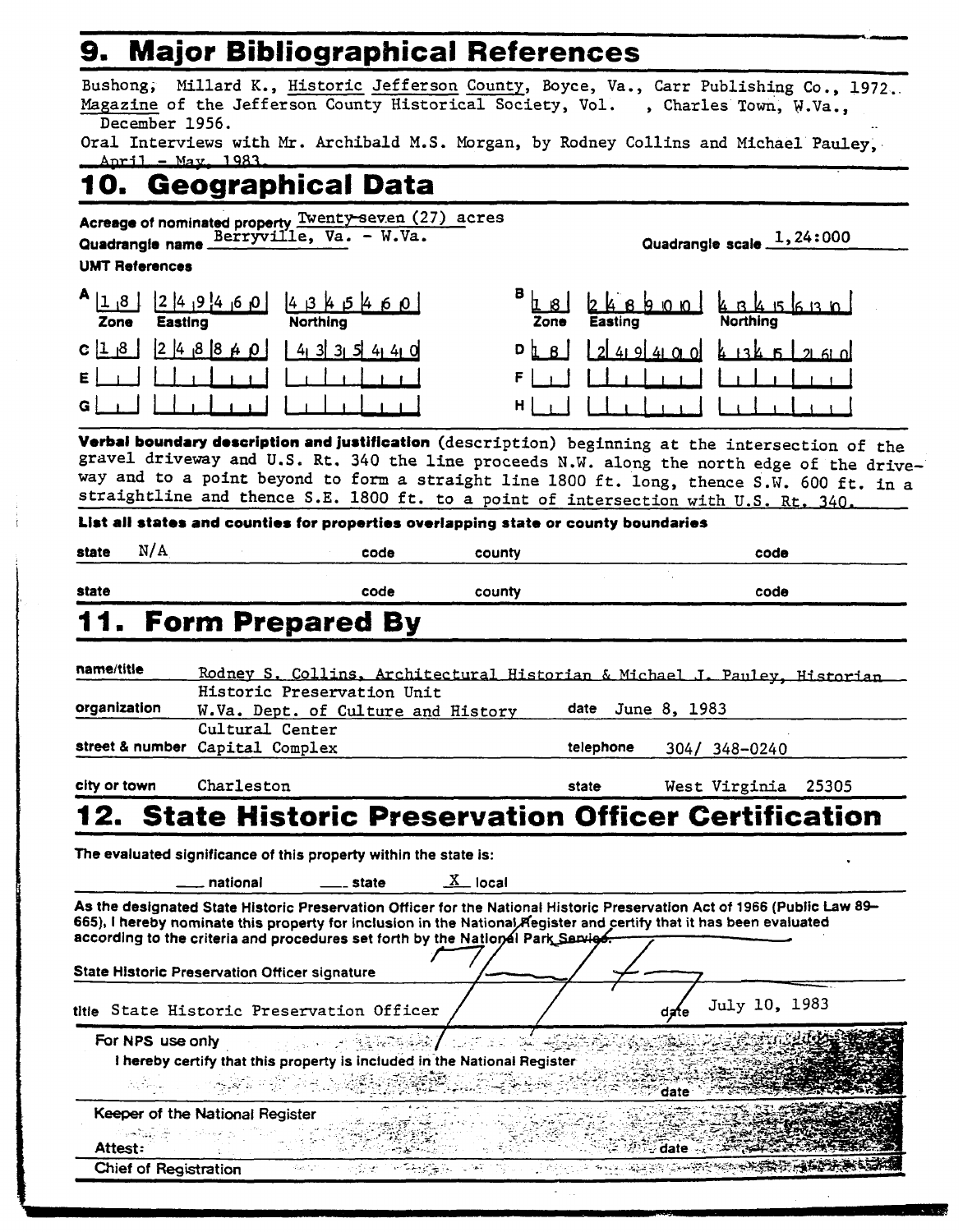**NPS Form 10-900-4**  $(7-81)$ 

 $\cup$ . 518 EXP. 12/31/84

**United States Department of the Interior Nbtionai Park Service** 

### **National Register of Historic Places Inventory-Nomination Form**

Ripon Lodge, Jefferson County, West Virginia **Continuation sheet 19** Page 2

#9 Major Bibliographicdl References

Spirit of Jefferson Advocate, Charles Town, W.Va., April 25, 1977.

**#lo** Verbal boudary description

(justification) The boundary has been drawn to include the stone house, its outbuildings, and a large open tract of rolling pasture fronting upon the house that forms one of eastern **West** Virginia's most significant settings. "Ripon Lodge", sited on a promontory, overlooks the Shenandoah Valley, Shenandoah River and Blue Ridge Mountains. Choice of the house site in the early 19th century **was** probably determined by this historic vista.

ಕ್ಕುವ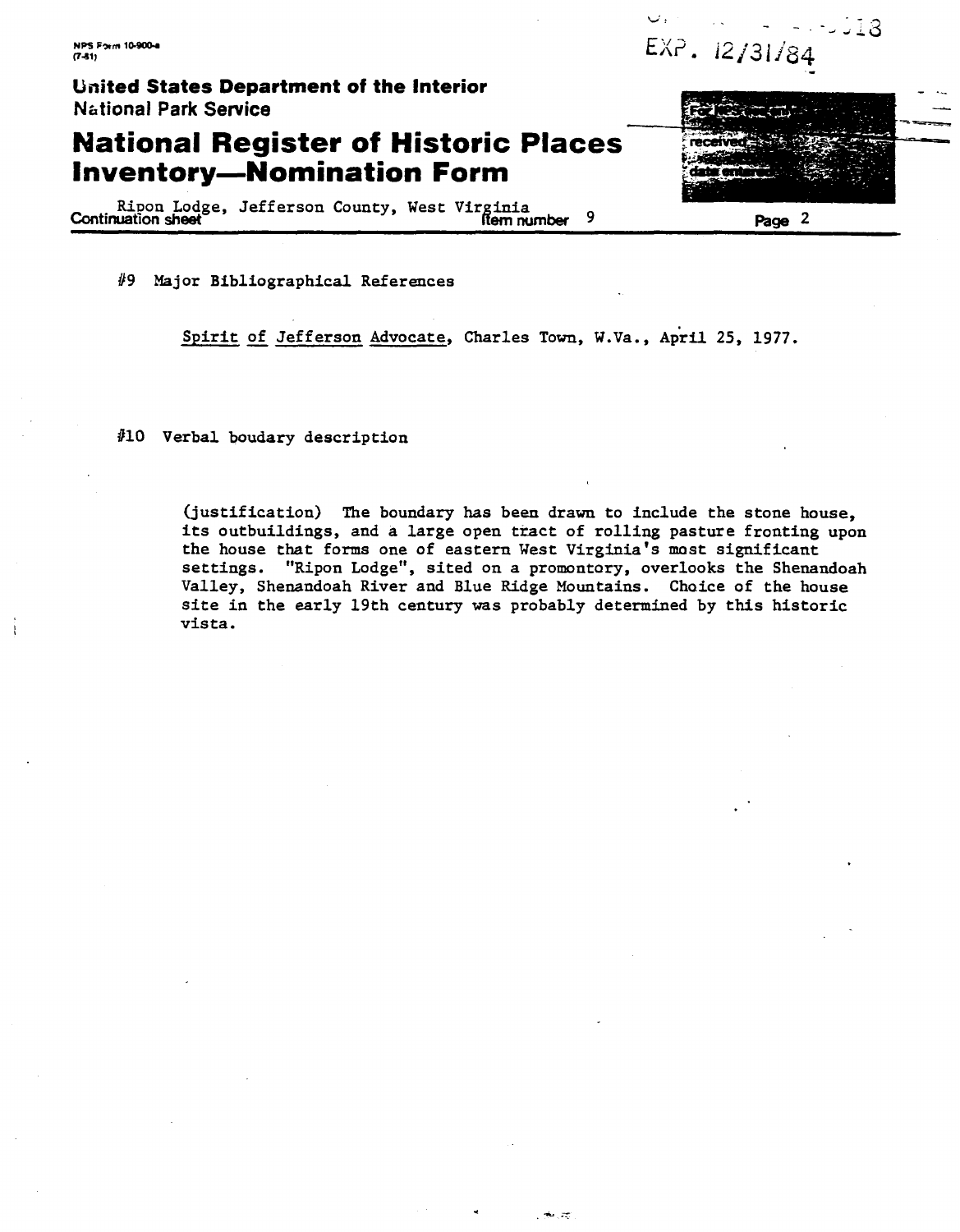